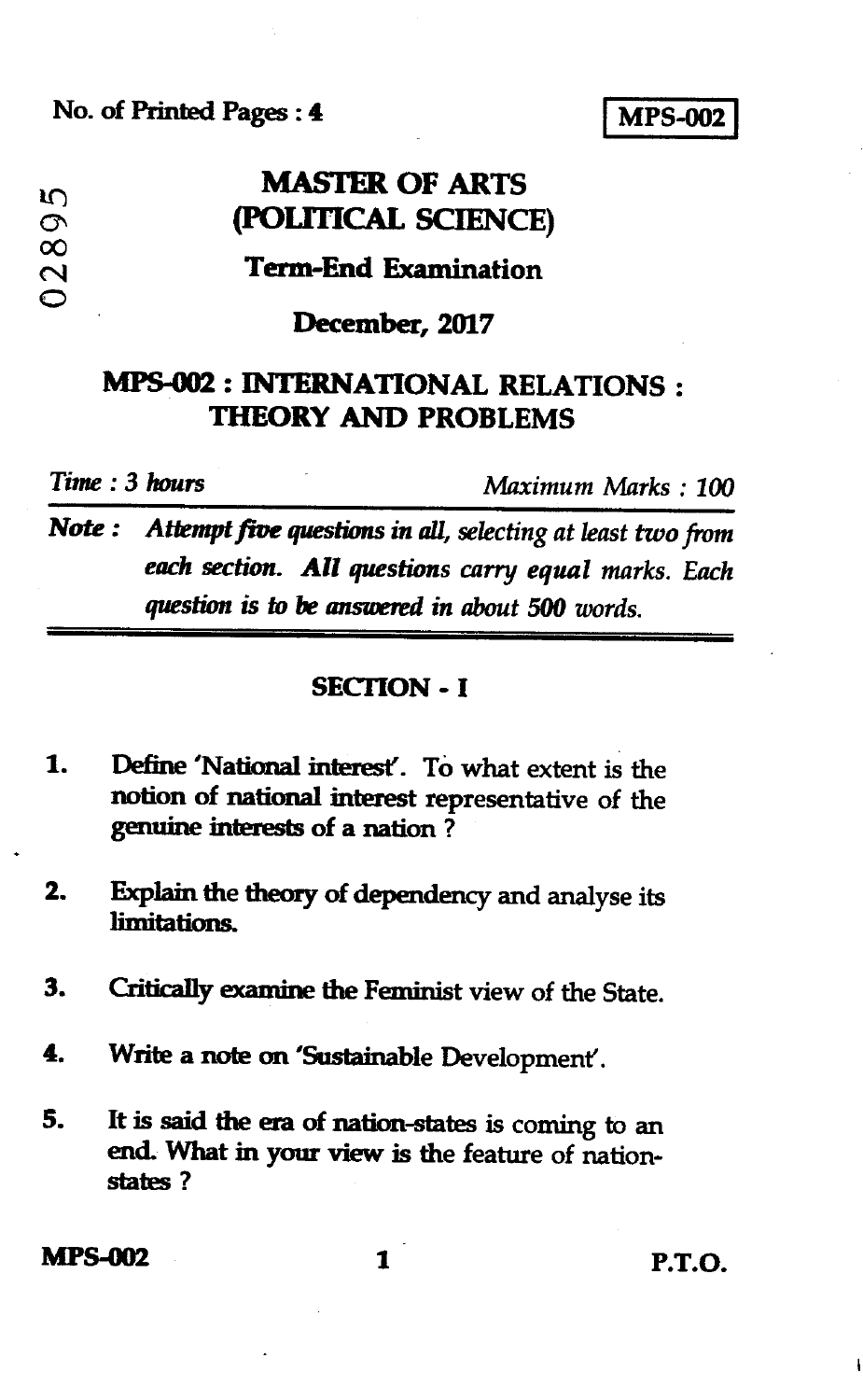## **SECTION - II**

- 6. Briefly survey the rise and growth of regional movements in Latin America.
- 7. Discuss the major challenges faced by nationstates in the post-cold war period.
- 8. What is understood by the term 'Middle Powers' ? Is India a middle power ? Explain.
- 9. Write a descriptive note on South Asian Association for Regional Cooperation (SAARC).
- 10. Can the phenomenon of globalization be analysed on the basis of the traditional theories of international relation (IR) ?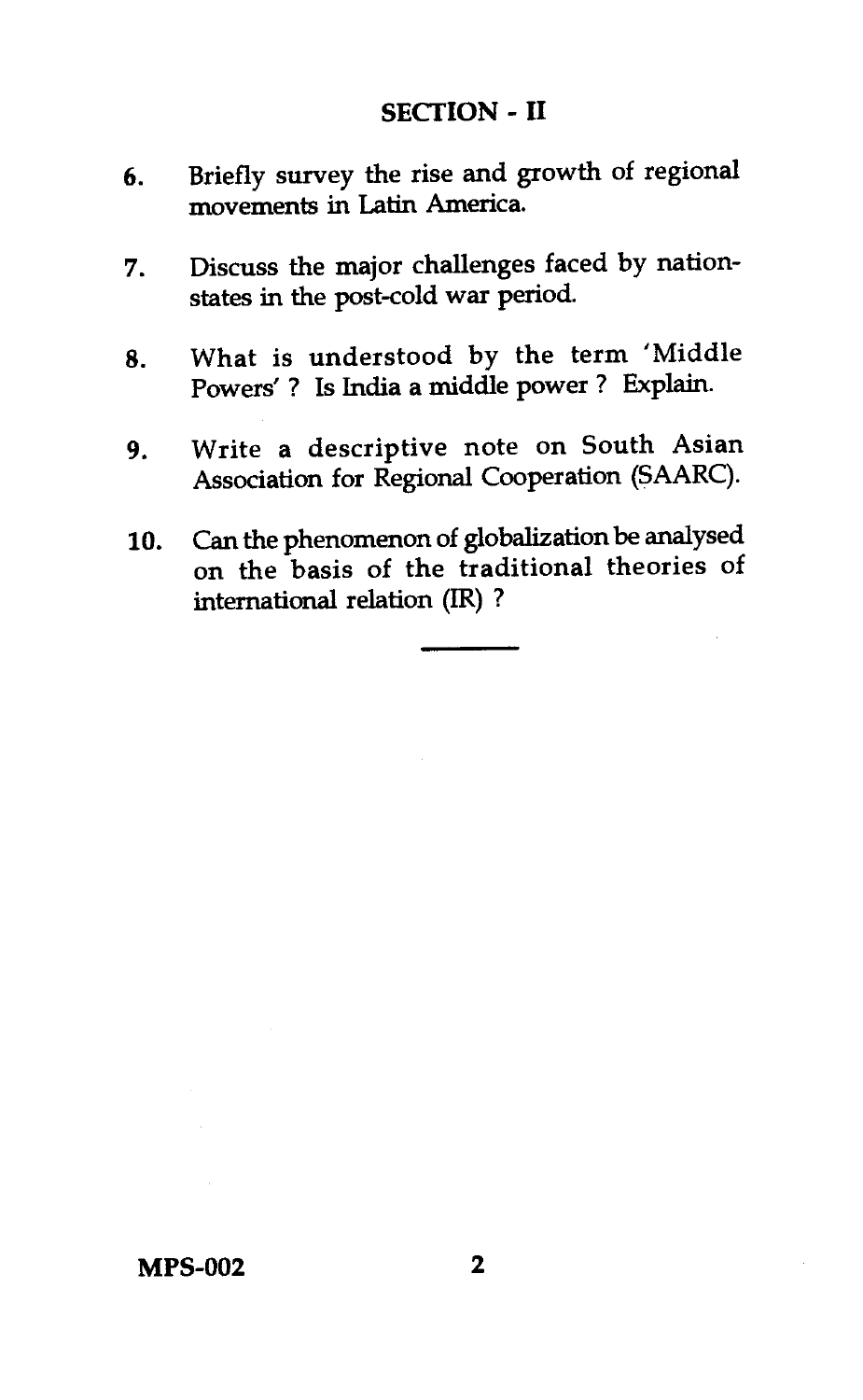एम.पी.एस.-002

स्नातकोत्तर उपाधि कार्यक्रम (राजनीति विज्ञान)

सत्रांत परीक्षा

दिसम्बर, 2017

एम.पी.एस.-002 : अंतर्राष्ट्रीय सम्बन्ध : सिद्धांत और समस्याएँ

समय : 3 घण्टे

अधिकतम अंक : 100

कुल **पाँच** प्रश्नों के उत्तर दें, प्रत्येक अनुभाग में से कम–से–कम **दो** नोट : प्रश्न चुनते हुये। सभी प्रश्नों के अंक समान हैं। प्रत्येक प्रश्न का उत्तर लगभग 500 शब्दों में दें।

## अनुभाग - I

- 'राष्ट्रीय हित' को परिभाषित करें। एक राष्ट्र के वैध हितों के 1. प्रतिनिधि के रूप में राष्ट्रीय हित का विचार किस सीमा तक उचित है?
- निर्भरता के सिद्धांत की व्याख्या करें और इसकी सीमाओं  $2.$ (limitations) का विश्लेषण करें।
- राज्य के नारीवादी दृष्टिकोण का आलोचनात्मक परीक्षण करें। 3.
- 'टिकाऊ विकास' पर एक लेख लिखें। 4.
- यह कहा जाता है कि राष्ट्र-राज्यों (nation-states) का दौर 5. समाप्त हो रहा है। आपके मत में राष्ट-राज्यों का क्या भविष्य  $\frac{1}{6}$ ?

**MPS-002** 

ı

3

P.T.O.